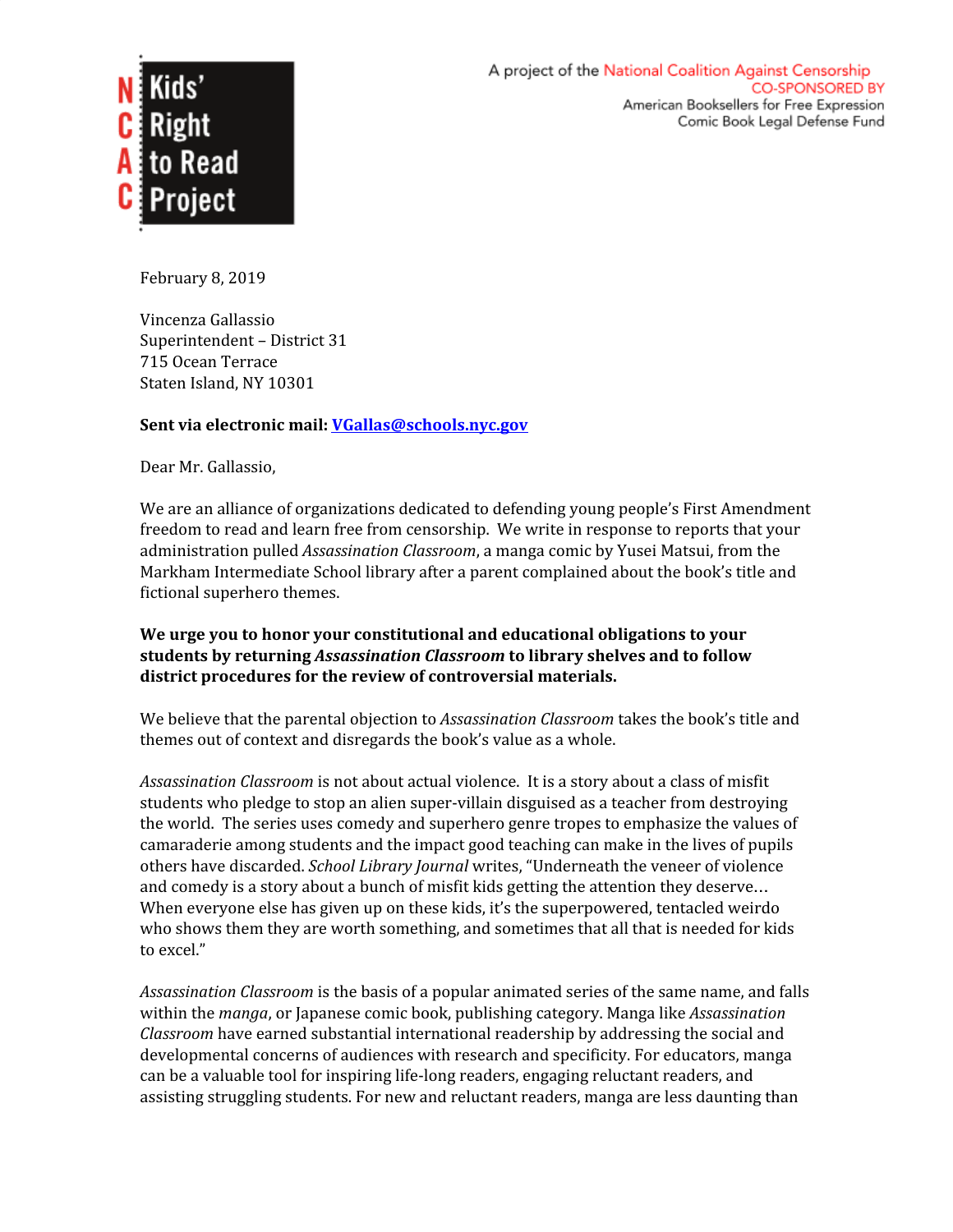prose and more likely to be read. For advanced readers, they offer a novel and expansive reading experience.

The First Amendment imposes a constitutional obligation on school officials to resist pressure to promote a particular ideology or to suppress controversial or unpopular ideas. Nor may they restrict access to books based on their own tastes or a parent's subjective view of what is "appropriate" in literature. *Island Trees School District v. Pico,* 457 US 853 (1982). Rather, school officials must consider the offending material "as a whole" and make educational decisions that advance strictly secular pedagogical objectives. 1

In keeping with the principles outlined by the Supreme Court, the NYC School Librarian Guidebook explicitly prohibits removing *Assassination Classroom,* or any challenged material, from use until a Material Evaluation Committee has made a final decision about the book's educational value. The guidebook calls for the reviewing committee, including at least one "librarian [and] two classroom teachers familiar with the subject matter of the material," to "weigh values and faults against each other and form opinions based on the materials *as a whole*." Not only does the removal of library books based on the subjective and decontextualized critique of community members violate students' First Amendment rights, it also sets a dangerous precedent that will invite challenges to any idea that offends sensitive readers.

We believe every public school should serve as a place where students of diverse perspectives and capacities can engage with new ideas. We recognize that parents are entitled to direct their child's education. But no parent has the right to decide what others may read.

While not everyone will understand or agree with manga's styles of expression*,* schools should create opportunities for educators to share the educational benefits of such reading so that each parent can make an informed decision for their child.

**We strongly urge you to return** *Assassination Classroom* **to library shelves and convene a Materials Evaluation Committee that includes librarians and teachers to review the book.**

Please do not hesitate to reach out to us for assistance.

Sincerely,

Chun Jinan

<sup>1</sup> (See also, *Hazelwood School District v. Kuhlmeier,* 484 U.S. 260, 261 (1988) restricting administrators' editorial discretion to actions that are "reasonably related to legitimate pedagogical concerns" and *West Virginia Board of Education v. Barnette*, 319 U.S. 624, 642 (1943)("If there is any fixed star in our constitutional constellation, it is that no official, high or petty, can prescribe what shall be orthodox in politics, nationalism, religion, or other matters of opinion.")